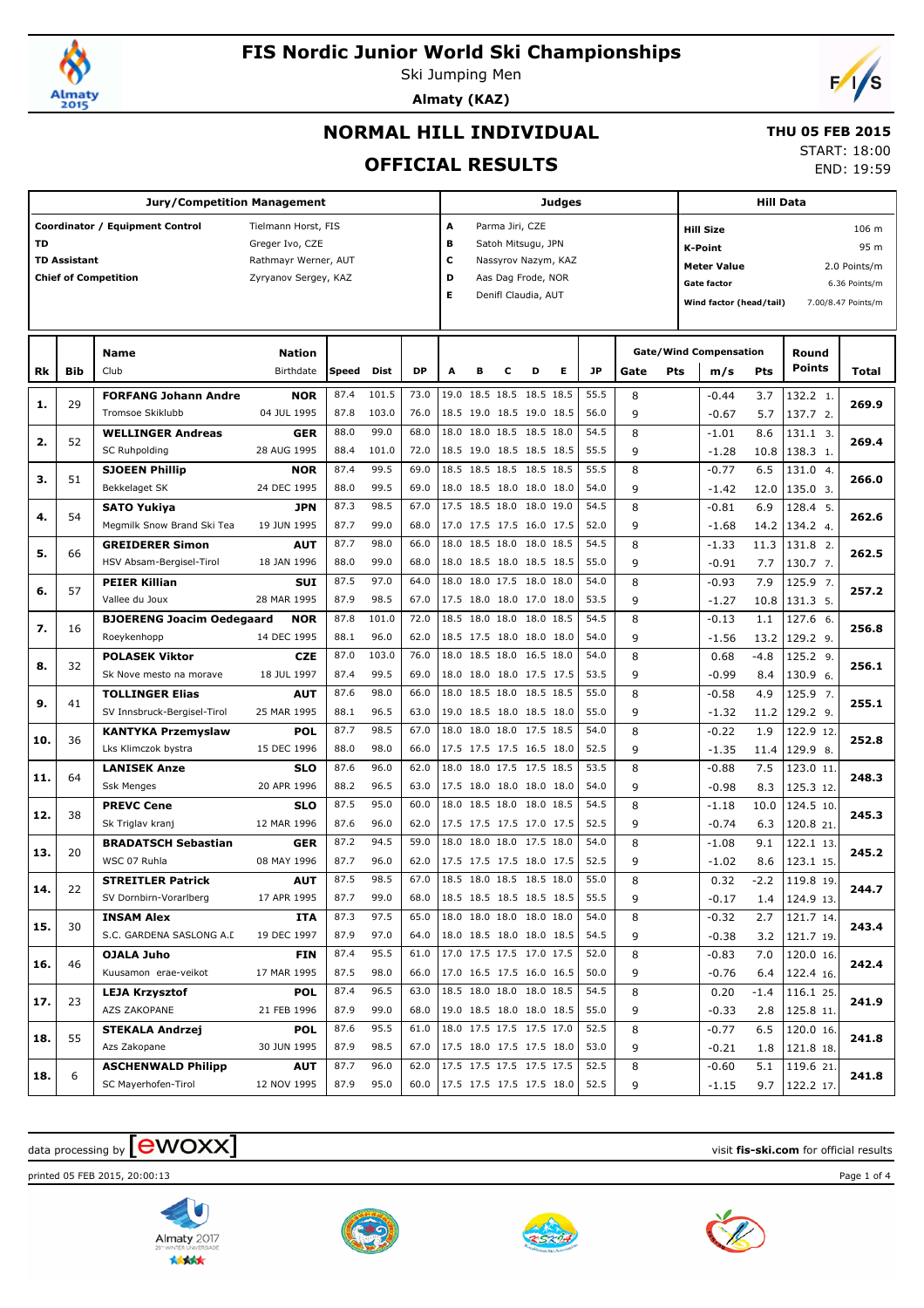

# **FIS Nordic Junior World Ski Championships**

Ski Jumping Men **Almaty (KAZ)**



## **NORMAL HILL INDIVIDUAL**

#### **THU 05 FEB 2015** START: 18:00

#### **OF**

|      | <b>OFFICIAL RESULTS</b><br>END: 19:59                           |                              |             |       |      |                         |      |   |                     |   |                            |      |      |     |           |     |                     |              |  |
|------|-----------------------------------------------------------------|------------------------------|-------------|-------|------|-------------------------|------|---|---------------------|---|----------------------------|------|------|-----|-----------|-----|---------------------|--------------|--|
|      | <b>Gate/Wind Compensation</b><br>Round<br>Nation<br><b>Name</b> |                              |             |       |      |                         |      |   |                     |   |                            |      |      |     |           |     |                     |              |  |
| Rk I | <b>Bib</b>                                                      | Club                         | Birthdate   | Speed | Dist | DP.                     | A    | в | C                   | D | E.                         | JP   | Gate | Pts | m/s       | Pts | Points              | <b>Total</b> |  |
|      |                                                                 | <b>WINTER Paul</b>           | <b>GER</b>  | 87.4  | 95.0 | 60.0                    |      |   |                     |   | 17.5 17.5 17.5 17.0 17.5   | 52.5 | 8    |     | $-0.98$   | 8.3 | 120.8 15.           |              |  |
| 20.  | 37                                                              | SC Willingen                 | 05 OCT 1997 | 87.8  | 98.0 | 66.0                    |      |   |                     |   | 18.0 18.0 17.5 18.0 18.0   | 54.0 | a    |     | 0.07      |     | $-0.5$   119.5 23.  | 240.3        |  |
| 20.  |                                                                 | <b>GRANERUD Halvor Egner</b> | <b>NOR</b>  | 87.4  | 96.5 | 63.0                    | 19.0 |   | 18.0 17.5 18.0 18.0 |   |                            | 54.0 | 8    |     | $-0.25$   | 2.1 | 119.1 22.           | 240.3        |  |
| 12   |                                                                 | Asker Skiklubb               | 29 MAY 1996 | 87.7  | 96.0 | 62.0                    |      |   |                     |   | $17.5$ 18.0 17.5 17.5 18.0 | 53.0 | q    |     | $-0.73$   | 6.2 | 121.2 20.           |              |  |
|      |                                                                 | <b>DDACME Daul</b>           | ED A        | R7A   | 920  | 540 175 165 165 160 165 |      |   |                     |   |                            | 49.5 |      |     | $-1$ $AD$ |     | 11 0 111 $\sqrt{2}$ |              |  |

| 20. | 12             | <b>GRANERUD Halvor Egner</b> | <b>NOR</b>  | 87.4 | 96.5 | 63.0 | 19.0 18.0 17.5 18.0 18.0 | 54.0 | 8 | $-0.25$ | 2.1    | 119.1 22. | 240.3 |
|-----|----------------|------------------------------|-------------|------|------|------|--------------------------|------|---|---------|--------|-----------|-------|
|     |                | Asker Skiklubb               | 29 MAY 1996 | 87.7 | 96.0 | 62.0 | 17.5 18.0 17.5 17.5 18.0 | 53.0 | 9 | $-0.73$ | 6.2    | 121.2 20. |       |
| 22. | 49             | <b>BRASME Paul</b>           | <b>FRA</b>  | 87.4 | 92.0 | 54.0 | 17.5 16.5 16.5 16.0 16.5 | 49.5 | 8 | $-1.40$ | 11.9   | 115.4 26. | 239.5 |
|     |                | <b>U.S VENTRON</b>           | 03 AUG 1997 | 87.6 | 97.0 | 64.0 | 18.0 18.0 17.5 18.0 18.0 | 54.0 | 9 | $-0.72$ | 6.1    | 124.1 14. |       |
| 23. | 45             | <b>EGLOFF Luca</b>           | <b>SUI</b>  | 87.5 | 95.5 | 61.0 | 16.5 17.0 16.5 16.5 16.5 | 49.5 | 8 | $-1.09$ | 9.2    | 119.7 20. | 237.6 |
|     |                | Grabserberg                  | 06 JUN 1995 | 87.6 | 95.5 | 61.0 | 17.0 17.5 17.5 17.5 17.0 | 52.0 | 9 | $-0.58$ | 4.9    | 117.9 24. |       |
| 24. | $\overline{4}$ | <b>HAMANN Martin</b>         | <b>GER</b>  | 87.9 | 97.0 | 64.0 | 17.5 18.0 18.0 18.0 17.5 | 53.5 | 8 | $-0.30$ | 2.5    | 120.0 16. | 236.2 |
|     |                | SG Nickelhuette Aue          | 10 APR 1997 | 87.9 | 95.5 | 61.0 | 17.0 17.0 17.5 18.0 16.5 | 51.5 | 9 | $-0.44$ | 3.7    | 116.2 27. |       |
| 25. | 47             | <b>ITO Masamitsu</b>         | <b>JPN</b>  | 87.0 | 93.5 | 57.0 | 16.5 17.0 17.5 17.0 17.5 | 51.5 | 8 | $-1.12$ | 9.5    | 118.0 23. | 235.2 |
|     |                | Shimokawa Shoqyo High Sch    | 27 FEB 1998 | 87.4 | 96.0 | 62.0 | 17.0 17.5 17.5 17.0 18.0 | 52.0 | 9 | $-0.38$ | 3.2    | 117.2 26. |       |
| 26. | 40             | <b>SULTANGULOV Artur</b>     | <b>RUS</b>  | 87.1 | 93.5 | 57.0 | 17.0 16.5 17.0 16.5 17.0 | 50.5 | 8 | $-0.78$ | 6.6    | 114.1 28. | 234.2 |
|     |                | Ufa                          | 07 MAR 1997 | 87.5 | 94.5 | 59.0 | 16.5 16.5 17.0 15.5 16.5 | 49.5 | 9 | $-1.37$ | 11.6   | 120.1 22. |       |
| 27. | 25             | <b>YLITAPIO Santeri</b>      | <b>FIN</b>  | 87.5 | 96.5 | 63.0 | 18.5 18.0 17.5 17.5 18.0 | 53.5 | 8 | 0.21    | $-1.5$ | 115.0 27. | 232.5 |
|     |                | Ounasyaara Ski club          | 22 FEB 1997 | 87.8 | 94.0 | 58.0 | 17.0 17.0 17.5 17.0 17.5 | 51.5 | 9 | $-0.95$ | 8.0    | 117.5 25. |       |
| 28. | 59             | <b>VARESCO Daniele</b>       | <b>ITA</b>  | 87.7 | 92.0 | 54.0 | 17.5 17.5 17.0 17.0 17.5 | 52.0 | 8 | $-1.25$ | 10.6   | 116.6 24. | 231.0 |
|     |                | U.S. DOLOMITICA A.S.D.       | 25 JUL 1995 | 87.9 | 95.0 | 60.0 | 17.0 17.5 17.5 16.0 17.0 | 51.5 | 9 | $-0.34$ | 2.9    | 114.4 29. |       |
| 29. | 53             | <b>RHOADS William</b>        | <b>USA</b>  | 87.5 | 92.0 | 54.0 | 16.5 17.0 17.0 17.0 16.5 | 50.5 | 8 | $-1.07$ | 9.1    | 113.6 30. | 229.2 |
|     |                | <b>UOP Sports Clubs</b>      | 08 JUN 1995 | 87.7 | 93.0 | 56.0 | 17.5 17.0 17.0 16.5 16.0 | 50.5 | 9 | $-1.08$ | 9.1    | 115.6 28. |       |
| 30. |                | <b>KOBAYASHI Ryoyu</b>       | <b>JPN</b>  | 87.1 | 95.0 | 60.0 | 17.5 17.5 17.5 17.5 17.5 | 52.5 | 8 | $-0.14$ | 1.2    | 113.7 29. | 227.2 |
|     | 26             |                              |             |      |      |      |                          |      |   |         |        |           |       |

|     |                | Not qualified for final round                         |                           |      |      |      |                          |  |      |   |         |        |       |
|-----|----------------|-------------------------------------------------------|---------------------------|------|------|------|--------------------------|--|------|---|---------|--------|-------|
| 31. | 50             | <b>TOROK Eduard</b><br>CSS Dinamo Rasnov              | <b>ROU</b><br>02 MAY 1997 | 87.1 | 90.0 | 50.0 | 17.0 17.0 17.0 16.5 17.5 |  | 51.0 | 8 | $-1.48$ | 12.5   | 113.5 |
| 31. | 9              | <b>ALAMOMMO Andreas</b><br>Qunasyaaran Hiihtoseura    | <b>FIN</b><br>23 DEC 1998 | 87.5 | 96.0 | 62.0 | 18.5 17.5 17.5 17.0 16.5 |  | 52.0 | 8 | 0.07    | $-0.5$ | 113.5 |
| 33. | 24             | <b>SCHULER Andreas</b><br>Einsiedeln                  | <b>SUI</b><br>30 DEC 1995 | 87.0 | 97.5 | 65.0 | 17.0 17.0 17.5 17.0 17.0 |  | 51.0 | 8 | 0.43    | $-3.0$ | 113.0 |
| 34. | 21             | <b>STURSA Vojtech</b><br>Dukla Liberec                | <b>CZE</b><br>03 AUG 1995 | 87.0 | 93.0 | 56.0 | 18.0 17.0 17.0 17.0 18.0 |  | 52.0 | 8 | $-0.53$ | 4.5    | 112.5 |
| 35. | 35             | <b>BICKNER Kevin</b><br>Norge Ski Club                | <b>USA</b><br>23 SEP 1996 | 87.7 | 95.0 | 60.0 | 18.0 17.5 17.5 17.0 17.0 |  | 52.0 | 8 | 0.02    | $-0.1$ | 111.9 |
| 35. | 11             | <b>MODIC Andraz</b><br><b>SSK Logatec</b>             | <b>SLO</b><br>23 OCT 1996 | 87.0 | 93.0 | 56.0 | 17.5 17.0 17.5 17.0 17.5 |  | 52.0 | 8 | $-0.46$ | 3.9    | 111.9 |
| 35. | 10             | <b>BAZHENOV Aleksandr</b>                             | <b>RUS</b><br>13 JUL 1995 | 87.3 | 94.5 | 59.0 | 17.0 17.0 17.0 17.0 16.5 |  | 51.0 | 8 | $-0.22$ | 1.9    | 111.9 |
| 38. | 63             | <b>SHISHKIN Vadim</b><br>Nishniy Tagil                | <b>RUS</b><br>02 NOV 1995 | 87.0 | 93.0 | 56.0 | 17.5 17.0 17.0 17.0 17.0 |  | 51.0 | 8 | $-0.49$ | 4.2    | 111.2 |
| 38. | $\overline{2}$ | <b>BIRCHLER Tobias</b><br>Einsiedeln                  | <b>SUI</b><br>29 JUL 1997 | 87.1 | 93.0 | 56.0 | 17.0 17.0 17.0 17.0 16.0 |  | 51.0 | 8 | $-0.50$ | 4.2    | 111.2 |
| 40. | 43             | <b>ROCH DUPLAND Thomas</b><br>Les Contamines montjoie | <b>FRA</b><br>03 FEB 1996 | 86.7 | 91.5 | 53.0 | 16.5 17.0 16.5 17.0 17.0 |  | 50.5 | 8 | $-0.66$ | 5.6    | 109.1 |
| 41. | 27             | <b>BARTOL Tilen</b><br>SSK Sam Ihan                   | <b>SLO</b><br>17 APR 1997 | 87.3 | 92.5 | 55.0 | 17.5 16.5 17.0 17.0 16.5 |  | 50.5 | 8 | $-0.40$ | 3.4    | 108.9 |

# data processing by **CWOXX** and  $\overline{C}$  and  $\overline{C}$  and  $\overline{C}$  and  $\overline{C}$  and  $\overline{C}$  and  $\overline{C}$  and  $\overline{C}$  and  $\overline{C}$  and  $\overline{C}$  and  $\overline{C}$  and  $\overline{C}$  and  $\overline{C}$  and  $\overline{C}$  and  $\overline{C}$  and  $\overline{C}$

printed 05 FEB 2015, 20:00:13 Page 2 of 4







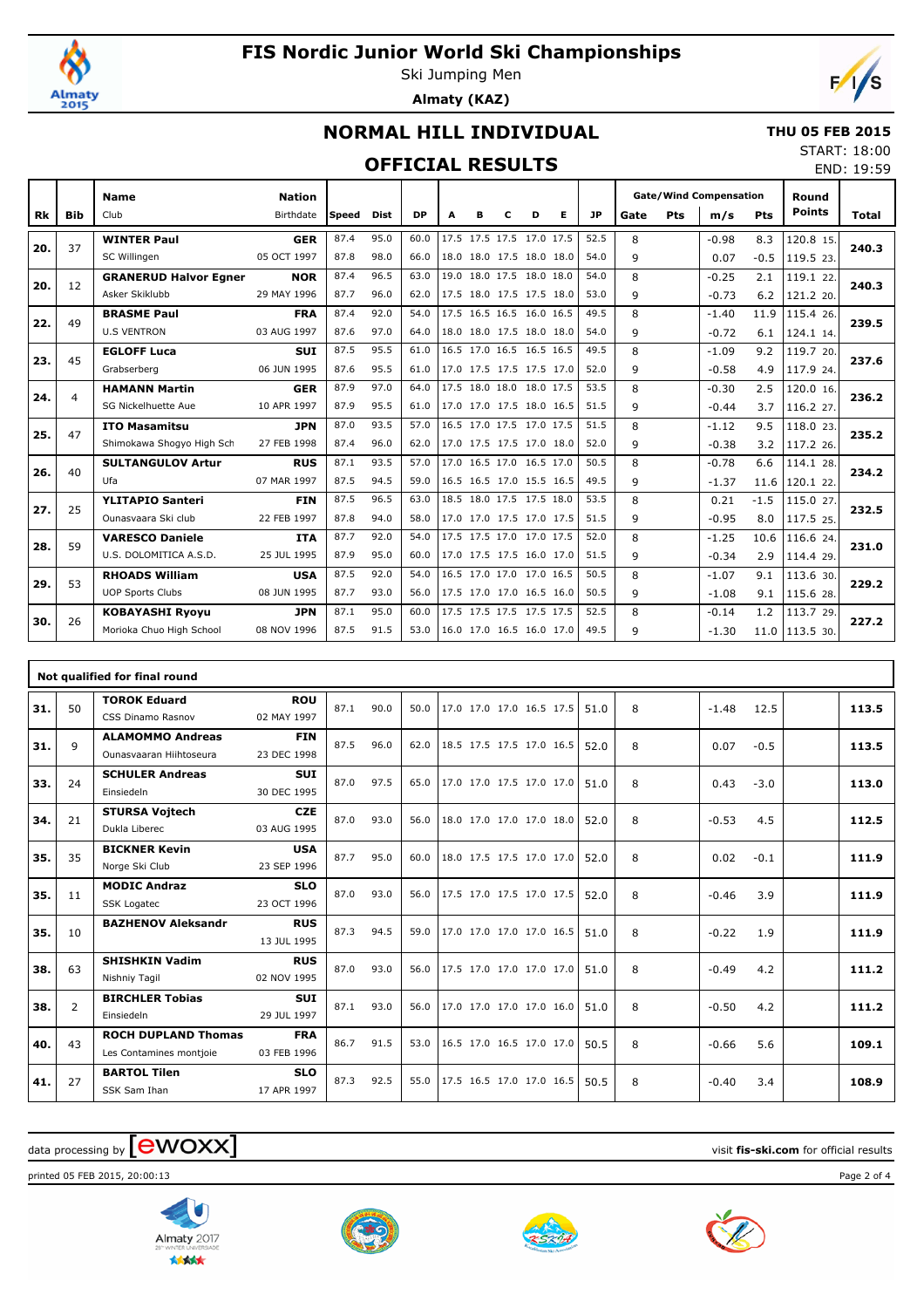

# **FIS Nordic Junior World Ski Championships**

Ski Jumping Men **Almaty (KAZ)**



### **NORMAL HILL INDIVIDUAL**

#### **THU 05 FEB 2015**

### **OFFICIAL RESULTS**

START: 18:00 END: 19:59

|     |                |                                                                     |            |      |         |                          |   |   |   |   |           |      |     |                               |            |               | END: 19:29 |
|-----|----------------|---------------------------------------------------------------------|------------|------|---------|--------------------------|---|---|---|---|-----------|------|-----|-------------------------------|------------|---------------|------------|
|     |                | Name<br><b>Nation</b>                                               |            |      |         |                          |   |   |   |   |           |      |     | <b>Gate/Wind Compensation</b> |            | Round         |            |
| Rk  | <b>Bib</b>     | Club<br>Birthdate                                                   | Speed Dist |      | DP      | A                        | в | с | D | Е | <b>JP</b> | Gate | Pts | m/s                           | <b>Pts</b> | <b>Points</b> | Total      |
|     |                | <b>HOLIK Frantisek</b><br><b>CZE</b>                                |            |      |         |                          |   |   |   |   |           |      |     |                               |            |               |            |
| 42. | 62             | 23 OCT 1998<br>Lsk Lomnice nad popelkou                             | 87.0       | 91.5 | 53.0    | 17.5 17.5 17.0 17.0 17.0 |   |   |   |   | 51.5      | 8    |     | $-0.49$                       | 4.2        |               | 108.7      |
|     | 17             | <b>MATTOON Nicholas</b><br><b>USA</b>                               | 87.3       | 92.5 | 55.0    | 18.0 17.5 17.5 17.0 17.5 |   |   |   |   | 52.5      | 8    |     | 0.07                          | $-0.5$     |               | 107.0      |
| 43. |                | 04 AUG 1995<br>Flying Eagles ski club                               |            |      |         |                          |   |   |   |   |           |      |     |                               |            |               |            |
| 44. | 3              | <b>NAKAMURA Naoki</b><br>JPN                                        | 87.5       | 90.5 | 51.0    | 16.5 17.0 16.5 16.5 16.5 |   |   |   |   | 49.5      | 8    |     | $-0.71$                       | 6.0        |               | 106.5      |
|     |                | 19 SEP 1996<br>Tokai Univ.Daiyon High School                        |            |      |         |                          |   |   |   |   |           |      |     |                               |            |               |            |
| 45. | 44             | <b>ANTONISSEN Lars</b><br><b>NED</b>                                | 87.5       | 89.5 | 49.0    | 17.0 17.0 17.0 16.5 16.5 |   |   |   |   | 50.5      | 8    |     | $-0.79$                       | 6.7        |               | 106.2      |
|     |                | National Team<br>31 JUL 1995                                        |            |      |         |                          |   |   |   |   |           |      |     |                               |            |               |            |
| 46. | $\mathbf{1}$   | <b>RUDA Adam</b><br><b>POL</b><br>18 NOV 1995<br>ZTS Zakucie Zagorz | 87.0       | 91.0 | 52.0    | 18.0 17.0 17.0 16.5 16.5 |   |   |   |   | 50.5      | 8    |     | $-0.34$                       | 2.9        |               | 105.4      |
|     |                | <b>PASICHNYK Stepan</b><br><b>UKR</b>                               |            |      |         |                          |   |   |   |   |           |      |     |                               |            |               |            |
| 47. | 39             | 09 JAN 1998<br>Kremenets ski school                                 | 87.5       | 87.5 | 45.0    | 15.5 16.5 16.0 16.0 16.5 |   |   |   |   | 48.5      | 8    |     | $-1.28$                       | 10.8       |               | 104.3      |
|     |                | <b>BUZESCU PURICE Constantin Rt ROU</b>                             |            |      |         |                          |   |   |   |   |           |      |     |                               |            |               |            |
| 48. | 28             | Css brasovia<br>19 JUN 1997                                         | 87.0       | 89.5 | 49.0    | 17.0 16.5 17.0 16.5 16.5 |   |   |   |   | 50.0      | 8    |     | $-0.25$                       | 2.1        |               | 101.1      |
|     |                | <b>DEMIR Ayberk</b><br><b>TUR</b>                                   |            |      |         |                          |   |   |   |   |           |      |     |                               |            |               |            |
| 49. | 60             | 14 FEB 1997                                                         | 87.5       | 85.0 | 40.0    | 16.0 15.5 16.0 15.0 15.5 |   |   |   |   | 47.0      | 8    |     | $-1.07$                       | 9.1        |               | 96.1       |
| 50. | 34             | <b>PITEA Sorin Iulian</b><br><b>ROU</b>                             | 86.8       | 89.5 | 49.0    | 16.5 16.5 16.5 16.0 16.0 |   |   |   |   | 49.0      | 8    |     | 0.32                          | $-2.2$     |               | 95.8       |
|     |                | CSS Dinamo Rasnov<br>09 JUL 1997                                    |            |      |         |                          |   |   |   |   |           |      |     |                               |            |               |            |
| 50. | 31             | <b>SANDELL Jonas</b><br><b>SWE</b>                                  | 86.3       | 89.0 | 48.0    | 17.0 17.0 17.0 17.0 17.0 |   |   |   |   | 51.0      | 8    |     | 0.46                          | $-3.2$     |               | 95.8       |
|     |                | 12 FEB 1995<br>Friska Viljor                                        |            |      |         |                          |   |   |   |   |           |      |     |                               |            |               |            |
| 52. | 14             | <b>MICHALEK Jan</b><br><b>CZE</b>                                   | 87.1       | 86.0 | 42.0    | 15.5 15.5 16.0 15.0 15.0 |   |   |   |   | 46.0      | 8    |     | $-0.88$                       | 7.5        |               | 95.5       |
|     |                | 22 MAY 1996<br>Tj Roznov pod radhostem<br><b>TUR</b>                |            |      |         |                          |   |   |   |   |           |      |     |                               |            |               |            |
| 53. | 42             | <b>CINTIMAR Muhammet Irfan</b><br>16 JUL 1997                       | 87.0       | 86.0 | 42.0    | 16.0 16.0 16.0 15.5 16.0 |   |   |   |   | 48.0      | 8    |     | $-0.56$                       | 4.7        |               | 94.7       |
|     |                | <b>INNGJERDINGEN Christian</b><br><b>SWE</b>                        |            |      |         |                          |   |   |   |   |           |      |     |                               |            |               |            |
| 54. | 65             | 19 DEC 1996<br>Holmens If                                           | 87.4       | 82.5 | 35.0    | 15.5 16.5 16.0 15.5 16.0 |   |   |   |   | 47.5      | 8    |     | $-1.10$                       | 9.3        |               | 91.8       |
|     |                | <b>ADILOV Akram</b><br><b>KAZ</b>                                   |            |      |         |                          |   |   |   |   |           |      |     |                               |            |               |            |
| 55. | 13             | 10 FEB 1995                                                         | 86.5       | 84.0 | 38.0    | 15.5 15.0 16.0 15.5 15.5 |   |   |   |   | 46.5      | 8    |     | $-0.76$                       | 6.4        |               | 90.9       |
| 56. | 5              | <b>MITROFAN Nicolae Sorin</b><br><b>ROU</b>                         | 87.5       | 84.0 | 38.0    | 16.0 16.0 15.5 15.5 15.5 |   |   |   |   | 47.0      | 8    |     | $-0.68$                       | 5.8        |               | 90.8       |
|     |                | 26 MAR 1999<br>CSS Brasovia                                         |            |      |         |                          |   |   |   |   |           |      |     |                               |            |               |            |
| 57. | 8              | <b>BROWNAJ</b><br><b>USA</b>                                        | 87.6       | 86.0 | 42.0    | 16.0 15.5 15.5 15.0 15.0 |   |   |   |   | 46.0      | 8    |     | $-0.10$                       | 0.8        |               | 88.8       |
|     |                | 28 FEB 1995<br>Norge Ski Club                                       |            |      |         |                          |   |   |   |   |           |      |     |                               |            |               |            |
| 58. | 48             | <b>AKHABADZE Sergey</b><br><b>GEO</b><br>21 MAR 1995<br>Bakuriani   | 87.8       | 79.5 | 29.0    | 15.0 15.5 15.5 16.0 16.0 |   |   |   |   | 47.0      | 8    |     | $-1.36$                       | 11.5       |               | 87.5       |
|     |                | <b>RUS</b><br><b>SHULAEV Sergey</b>                                 |            |      |         |                          |   |   |   |   |           |      |     |                               |            |               |            |
| 59. | 19             | 18 JUN 1996                                                         | 87.0       | 91.0 | 52.0    | 10.0 10.0 10.0 9.5 10.0  |   |   |   |   | 30.0      | 8    |     | $-0.18$                       | 1.5        |               | 83.5       |
|     |                | <b>NOGIN Roman</b><br><b>KAZ</b>                                    |            |      |         |                          |   |   |   |   |           |      |     |                               |            |               |            |
| 60. | 33             | Almaty Skiclub<br>23 JUN 1998                                       | 86.4       | 81.0 | 32.0    | 15.5 15.0 14.5 14.0 15.5 |   |   |   |   | 45.0      | 8    |     | 0.36                          | $-2.5$     |               | 74.5       |
|     | 18             | <b>KALINCHUK Andriy</b><br><b>UKR</b>                               | 86.9       | 76.0 | 22.0    | 14.5 15.0 14.5 14.5 13.5 |   |   |   |   | 43.5      | 8    |     | $-0.14$                       | 1.2        |               | 66.7       |
| 61. |                | Verkhovyna Ski School<br>03 DEC 1995                                |            |      |         |                          |   |   |   |   |           |      |     |                               |            |               |            |
| 62. | 58             | <b>ANCHUGIN Stanislav</b><br><b>KAZ</b>                             | 87.3       | 73.0 | 16.0    | 14.0 14.5 14.5 14.0 13.5 |   |   |   |   | 42.5      | 8    |     | $-0.81$                       | 6.9        |               | 65.4       |
|     |                | 22 FEB 1998<br>Almaty Skiclub                                       |            |      |         |                          |   |   |   |   |           |      |     |                               |            |               |            |
| 63. | 61             | <b>SARKISIANI Artur</b><br>GEO                                      | 86.8       | 68.5 | 7.0     | 14.5 15.0 15.0 14.5 13.0 |   |   |   |   | 44.0      | 8    |     | $-0.94$                       | 8.0        |               | 59.0       |
|     |                | Bakuriani<br>29 AUG 1996                                            |            |      |         |                          |   |   |   |   |           |      |     |                               |            |               |            |
| 64. | $\overline{7}$ | <b>KELEMEN Peter</b><br><b>HUN</b>                                  | 87.3       | 59.0 | $-12.0$ | 14.0 14.0 14.5 14.0 14.5 |   |   |   |   | 42.5      | 8    |     | $-0.36$                       | 3.0        |               | 33.5       |
|     |                | 06 FEB 1999<br>Koszegi SE                                           |            |      |         |                          |   |   |   |   |           |      |     |                               |            |               |            |

## $\alpha$  data processing by  $\boxed{\text{ewOX}}$

printed 05 FEB 2015, 20:00:13 Page 3 of 4